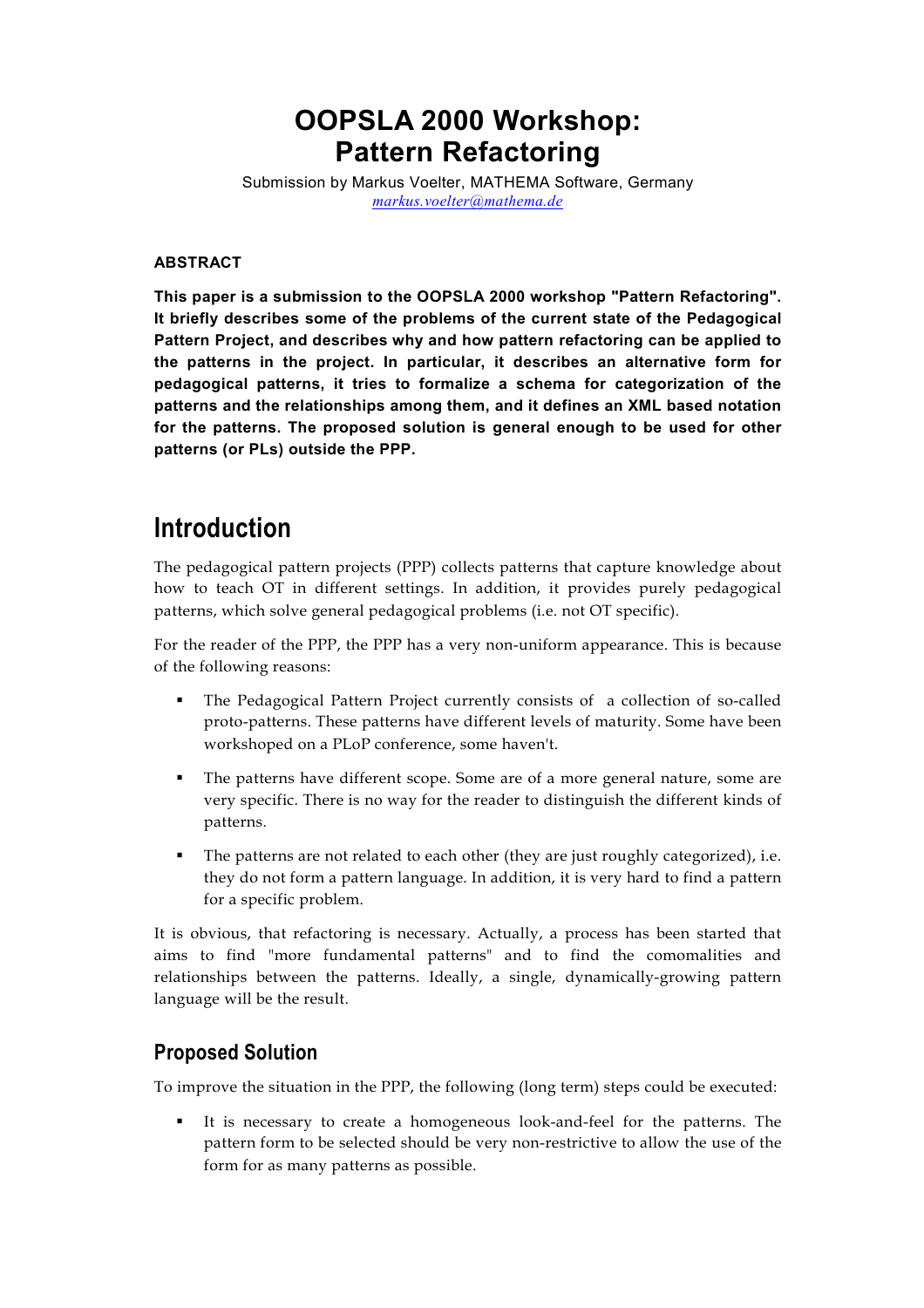- The patterns should be categorized regarding several different aspects to facilitate search and retrieval functions.
- The patterns should be related to each other to create a pattern language that can dynamically grow when new patterns are added. "Foundation Patterns" should be distinguishable from more specific ones.
- The patterns should be stored in a way that makes automatic processing possible.

This paper focuses on the the last three aspects of the solution, i.e. a suitable pattern form is not discussed.

# **Aspects of the Solution**

# **Pattern Categorization**

To allow the reader a more sophisticated search and retrieval capability, the patterns need to be categorized. It is especially important to allow the categorization in different dimensions, as different users might have different categorization requirements.

As a first proposal, the patterns could be categorized along the following dimensions:

- **Time** When, in the context of a seminar or a lecture, can the pattern be employed. Possible values could be:
	- during seminar preparation
	- just before the seminar starts
	- when the seminar runs
	- after the seminar
- **Aspect** Which aspect of the overall problem space does the pattern address? Possible values could be:
	- Social: The pattern tries to enhance the social relationships in the group
	- Environment: The pattern tries to enhance the physical environment in which the training/seminar/etc. is run.
	- Pedagogical: The pattern deals with the pedagogical aspect, i.e. how to teach something.
	- Technical: The pattern gives hints on what to teach.
	- Organizational: How to organize the schedule/etc. of a pattern
- **Scope** Defines how broadly the pattern can be applied, some possible values could be:
	- **EXE** general: The pattern can be used in every setting
	- academic: The patter can be used in an academic setting only.
	- domain-specific: The pattern applies to a specific domain only.

**Domain** Defines the domain to which the pattern applies.

Of course, there are interrelation between these categories, e.g. if a pattern only applies to a specific domain (scope), then this domain must be specified in the domain category.

For some categories, multiple values are possible.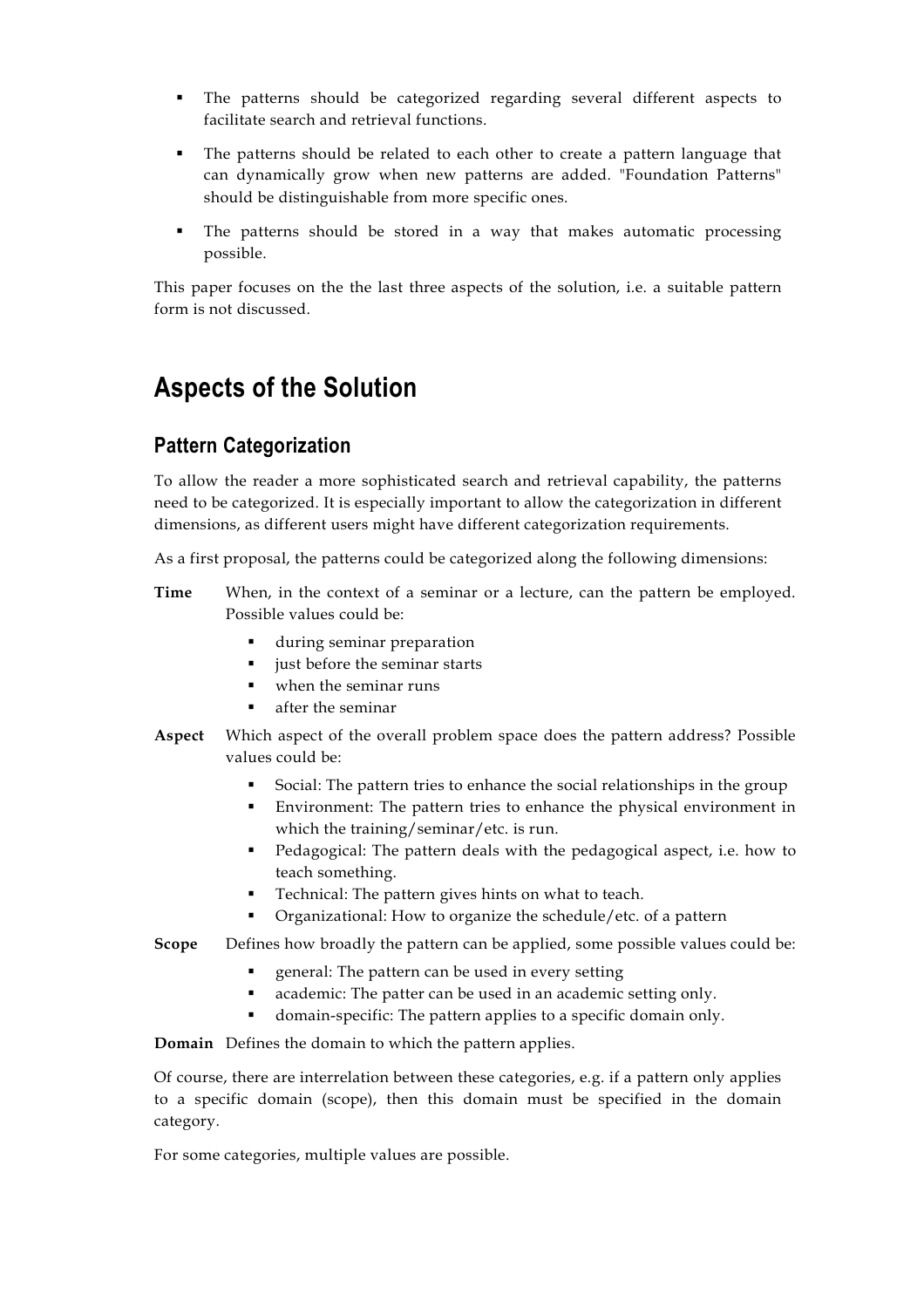## **Pattern relationships**

To form a systematic pattern catalog – or even a pattern language – there must be a way to define relations among patterns. These relations should be defined in a standard way, together with a descriptive comment, to allow automatic processing. Among others, such relations could be the following:

| Generalization/                                | One pattern can generalize/specialize another pattern.                                                                                                                                                                                 |
|------------------------------------------------|----------------------------------------------------------------------------------------------------------------------------------------------------------------------------------------------------------------------------------------|
| Specialization                                 | This can be reflected by relaxing/constricting the pattern<br>categorization. For example, if the scope of a certain<br>pattern only applies to a specific domain, then a<br>generalized pattern could relax this scope to be general. |
| Requires as<br>predecessor/has as<br>successor | A pattern can require another pattern to define the<br>context for the pattern, or the pattern can define the<br>context for another one.                                                                                              |
| Can be supported by                            | Another pattern could help in implementing the current<br>pattern                                                                                                                                                                      |
| Can be implemented by                          | Other patterns can be used to implement the current<br>pattern                                                                                                                                                                         |
| Alternative                                    | A pattern can be a an alternative to another pattern.                                                                                                                                                                                  |

### **Pattern Storage and retrieval – Technical implementation**

#### **STRUCTURE**

The following paragraphs show a pattern from the *SEMINARS* pattern language. The pattern is printed in its current (MS Word97) format, together with relations and categorizations annotated:

#### **Introduction Session \***

**To make PERSONAL COMMUNICATION possible during the rest of the seminar, the participants need to learn something about each other at the beginning. Usually, the participants are a little bit shy and you should start this process. In addition, you might want to learn something about the participants, to ADAPT TO THE PARTICIPANTS BACKGROUND or to LET THEM DECIDE.**

#### ❊❊❊

Therefore, take the time at the beginning of the seminar to let everybody introduce him- /herself to the others. The participants should be given a chance to state their expectations towards the seminar and tell the others about their professional background, their company, et cetera. This session should be held in an informal context, which can be achieved by using a suitable TABLE ARRANGEMENT. It is also possible to use GAMES at the beginning of such a session. To make a start, you should begin the session by introducing yourself. Be sure to introduce yourself, not the seminar.

*There are different ways how this introduction session can be held. The most common form is that everybody introduces himself to the others, including his name, employer, his field of activity, et cetera. In general, the contents depend heavily on the clientele (imaging the difference between programmers and pedagogists). It is a good idea to let the participants decide what they want to include in their introduction. An alternative form is to let one person interview another person and introduce this other person to the group. The introduction session usually ends with everybody attaching a NAMEPLATE to himself.*

Categorization **Time:** During a Seminar **Aspect:** Social, Organizational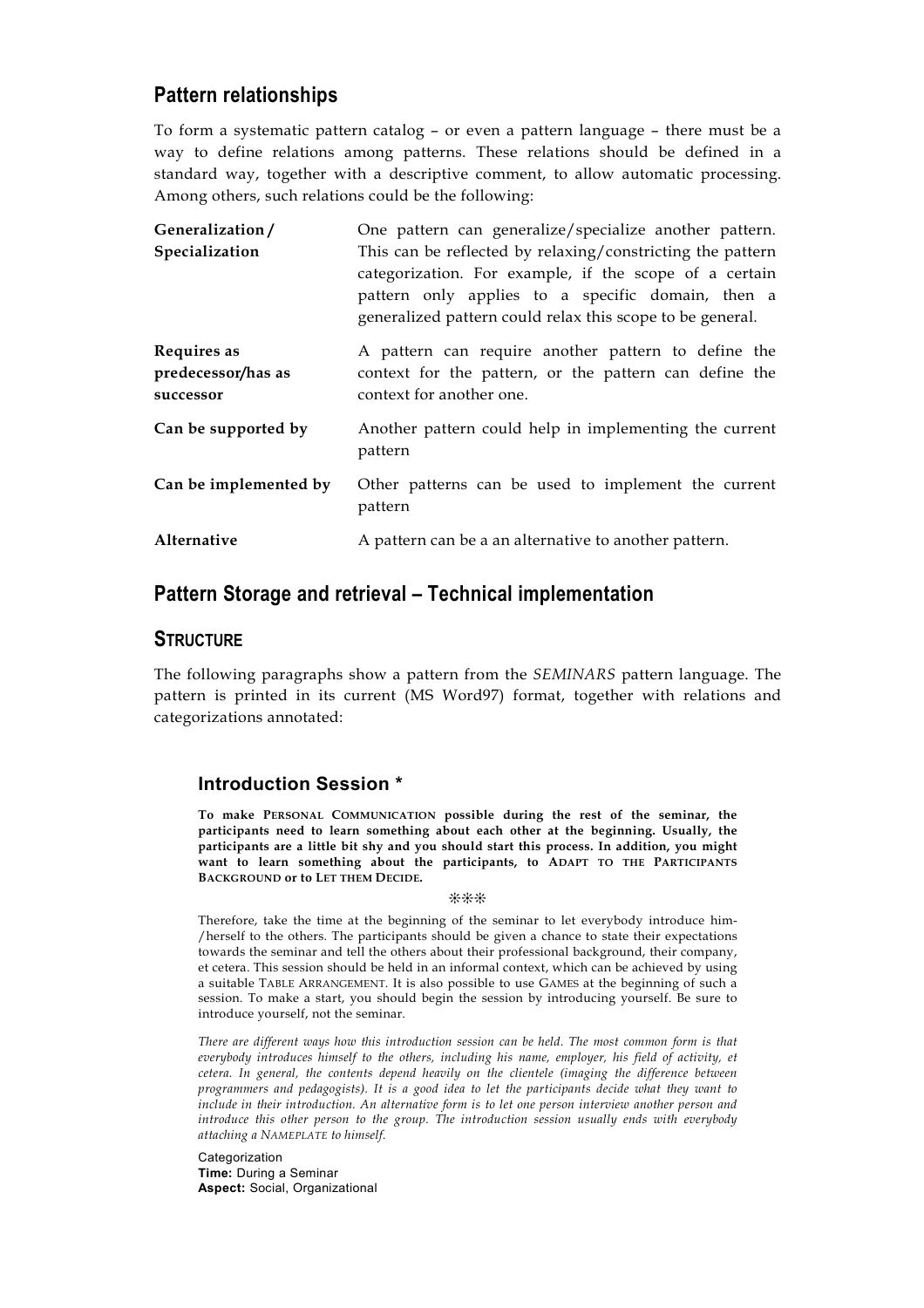**Scope:** \*

```
Relations
Precondition for: Personal Comm: Personal communication can only take place if there is
room for it.
Precondition for: Adapt to Participants Background:
Precondition for: Let them Decide:
Can be implemented by: Games:
Can be supported by: Table Arrangement:
Can be supported by: Nameplate:
```
By providing a suitable hypertext representation for this pattern, together with a powerful search engine, a kind of dynamic, extensible pattern language can be implemented.

### **NOTATION IN XML**

The requirements outlined above lend themselves to be implemented using XML. A common DTD for the patterns can be defined. By using XSL, different renderings of the patterns can be created. A transformation to HTML is possible, there are also tools to create PDFs for printing. The following is the above pattern as an XML document:

```
<pattern id="IntroductionSection">
 <title>Introduction section</title>
 <administrative>
   <author email="voelter@acm.org">Markus Voelter</author>
    <author email="astrid.fricke@gmx.de">Astrid Fricke</author>
   <version>1.2</version>
   <date>2000-08-16</date>
 </administrative>
 <categorization>
   <category name="time" value="during a seminar"/>
   <category name="aspect" value="social"/>
   <category name="aspect" value="organizational"/>
    <category name="scope" value="*"/>
 </categorization>
 <relations>
   <relation type="precondition for" destination="PersonalCommunication">
      Personal communication can only take place if there is room for it.
   </relation>
   <relation type="precondition for" destination="AdaptToParticipantsBackgr">
    </relation>
   <relation type="precondition for" destination="LetThemDecide">
   </relation>
   <relation type="Can be implemented by" destination="Games">
   </relation>
   <relation type="Can be supported by" destination="Table Arrangement">
   </relation>
   <relation type="Can be supported by" destination="Nameplate">
    </relation>
 </relations>
 <content>
   <context>
   </context>
    <problem>
      To make PERSONAL COMMUNICATION possible during the rest of the seminar,
      the participants need to learn something about each other at the
      beginning. Usually, the participants are a little bit shy and you
      should start this process. In addition, you might want to learn
       something about the participants, to ADAPT TO THE PARTICIPANTS
```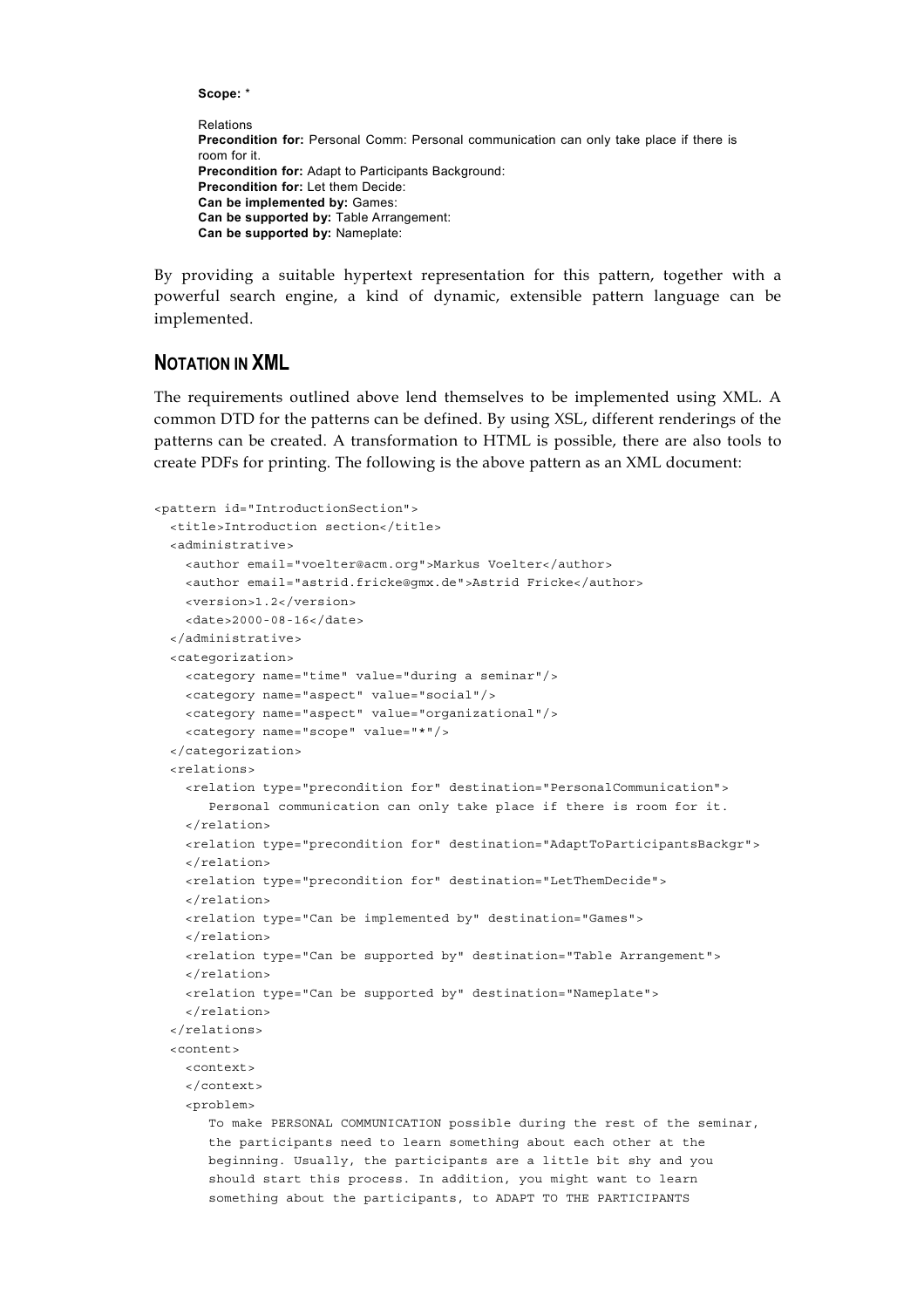```
BACKGROUND or to LET THEM DECIDE.
    </problem>
    <solution>
     Therefore, take the time at the beginning of the seminar to let everybody
     introduce him-/herself to the others. The participants should be given a
     chance to state their expectations towards the seminar and tell the
      others about their professional background, their company, et cetera.
      This session should be held in an informal context, which can be achieved
     by using a suitable TABLE ARRANGEMENT. It is also possible to use GAMES
     at the beginning of such a session. To make a start, you should begin the
     session by introducing yourself. Be sure to introduce yourself, not the
     seminar.
    </solution>
    <examples>
      There are different ways how this introduction session can be held.
     The most common form is that everybody introduces himself to the others,
     including his name, employer, his field of activity, et cetera. In
     general, the contents depend heavily on the clientele (imaging the
     difference between programmers and pedagogists). It is a good idea
     to let the participants decide what they want to include in their
     introduction. An alternative form is to let one person interview
      another person and introduce this other person to the group. The
     introduction session usually ends with everybody attaching a
     NAMEPLATE to himself.
    </example>
 </content>
</pattern>
```
#### A possible XML DTD could look like the following.

```
<!ELEMENT pattern (title, administrative, categorization, relations, content)>
<!ATTLIST pattern
  id CDATA #REQUIRED
>
<!ELEMENT title (#PCDATA)>
<!ELEMENT administrative (author+, version?, date?)>
<!ELEMENT author (#PCDATA)>
<!ATTLIST author
  email CDATA #REQUIRED
\overline{\phantom{a}}<!ELEMENT version (#PCDATA)>
<!ELEMENT date (#PCDATA)>
<!ELEMENT categorization (category*)>
<!ATTLIST category
  name CDATA #REQUIRED
  value CDATA #REQUIRED
>
<!ELEMENT relations (relation*)>
<!ELEMENT relation (#PCDATA)>
<!ATTLIST relation
  type CDATA #REQUIRED
  destination CDATA #REQUIRED
>
<!ELEMENT content (context, problem, solution, examples)>
<!ELEMENT context (audience?, indications?, contraindications?)>
<!ELEMENT problem (forces?)>
<!ELEMENT solution (discussion?, resultingContext?, consequences?, drawbacks?,
necessaryResources?)>
<!ELEMENT examples (#PCDATA)>
```